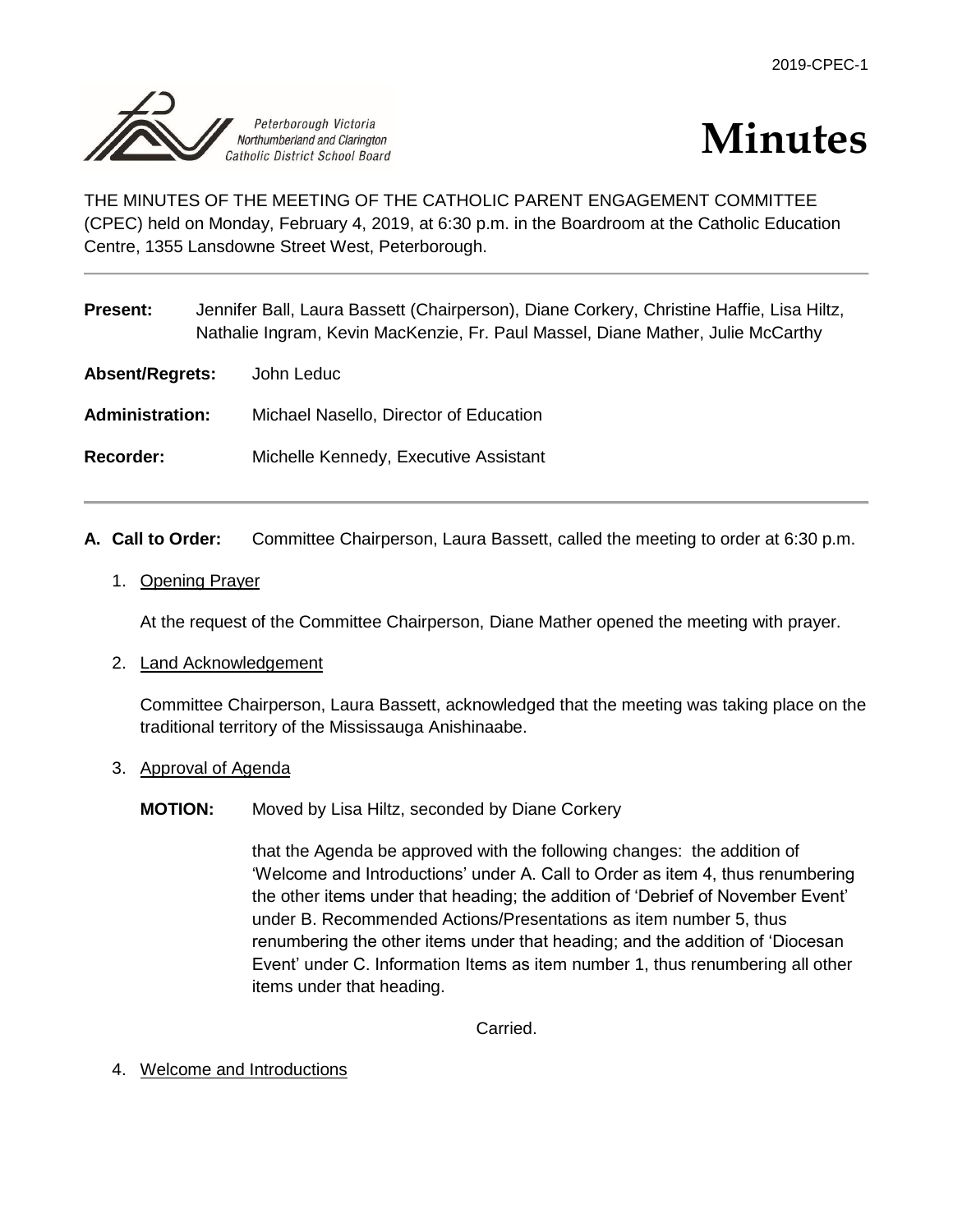For the benefit of Trustee Kevin MacKenzie, who is new to the Catholic Parent Engagement Committee, the Chairperson invited all present at the meeting to introduce themselves.

5. Declaration of Conflicts of Interest

No conflicts of interest were declared.

- 6. Approval of the Minutes of the CPEC Meeting held on October 15, 2018.
	- **MOTION:** Moved by Diane Corkery, seconded by Natalie Ingram

that the minutes from the meeting held on October 15, 2018, be approved.

Carried.

7. Business Arising from the Minutes

None.

# **B. Recommended Actions/Presentations:**

#### 1. Director's Report on Board Initiatives.

The Director of Education, Michael Nasello reported on initiatives being undertaken at the Board, which included the following:

- Have been meeting with local Members of Provincial Parliament and have arranged for school visits in the four regions of the board. In addition, the Director, a superintendent and Trustee David Bernier participated in a round table consultation on education that was held in Campbellford.
- The provincial legalization of cannabis and the impacts locally on municipalities have led to meetings with Mayors and MPPs to discuss proximity of retail outlets from schools.
- The Board's submission to the Ministry in response to its request for consultation on education was reviewed.
- Planning for the Board's Math Olympics and Robotics Challenges are underway.
- Pinball Clemons spoke to support staff at a recent professional development
- Dialogue with Trent University and Fleming College is ongoing with a focus to develop partnerships with our Board and the offerings at post-secondary.
- Regular meetings with Bishop Daniel Miehm.

Michael Nasello then gave a brief overview of expected focusses of the new government.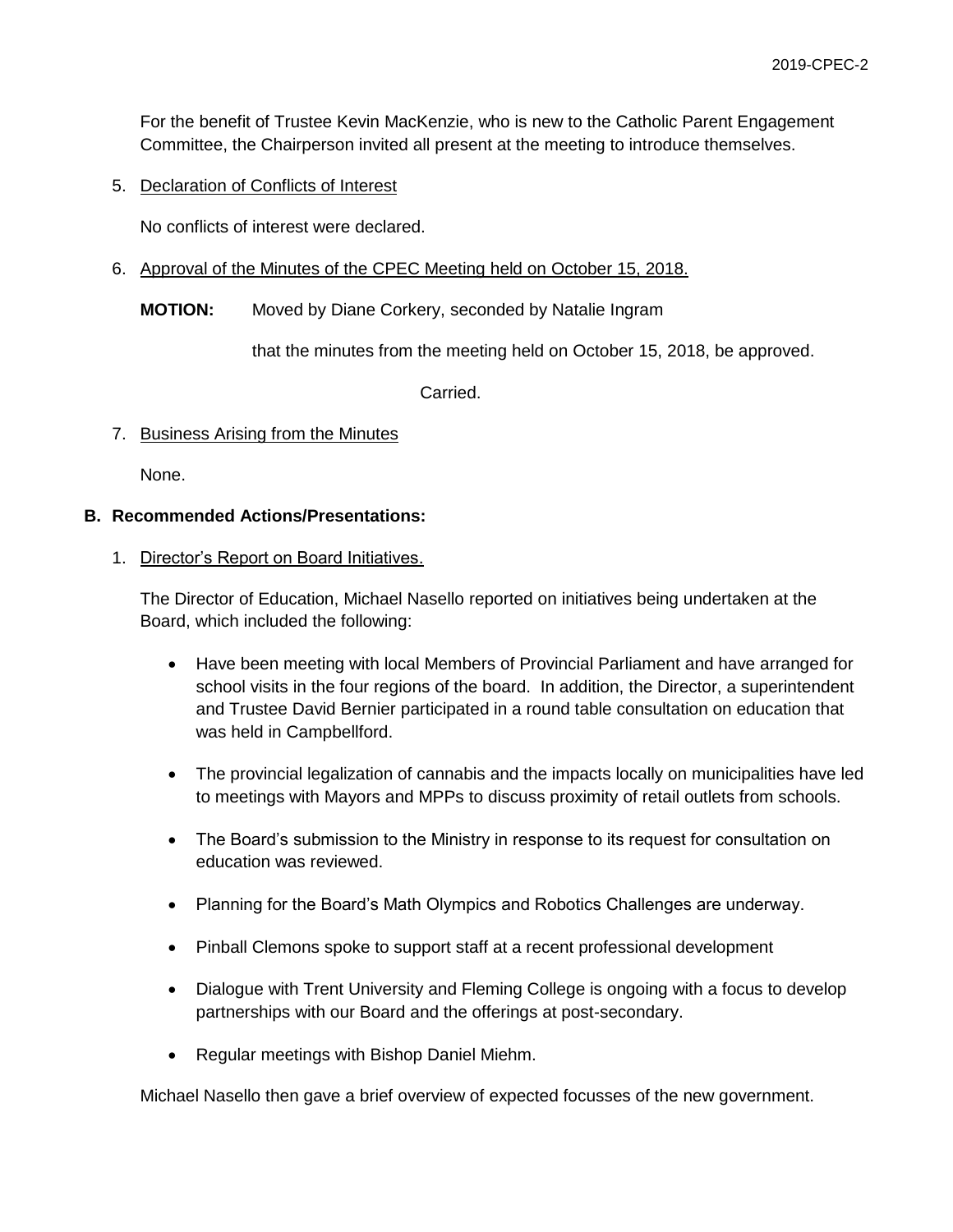#### 2. Financial Update.

Michelle Kennedy, Executive Assistant, reported that the regular funding from the Ministry of Education is in place this year. Each school has received their allotment of \$500 each for use on initiatives that promote parent engagement in the school community. Funds are kept centrally to finance CPEC events. This amount remains the same as last year and therefore planning of the May CSC Appreciation event can proceed as it did in previous years.

In addition to the regular funding from the Ministry of Education, individual schools who applied to the Parents Reaching Out Grants, in amounts of \$1,000 per each application did receive communication that their projects were approved for grant. Michelle Kennedy will report to the committee on the number of schools who received funding and investigate if there were any schools who did not receive funding for their application.

#### 3. Catholic School Community Profiles.

Michael Nasello, Director of Education, reviewed with the Committee the google form that will be used as a data collection tool to gather information from Catholic School Councils about their individual school communities. Catholic School Councils will be instructed to take time in their Catholic School Council Meetings to complete the survey as a group. The process will inform the Board for planning purposes.

#### 4. Catholic School Council Meeting Visits

Chairperson, Laura Bassett encouraged committee members to reach out to the councils in their families of schools to make effort to attend council meetings and give a brief 10 to 15 minute presentation on the role of the Catholic Parent Engagement Committee.

#### 5. Debrief of November, 2018 Event

The committee was encouraged to comment on the parent engagement evening held on November 7, 2018.

There was a lengthy discussion about the format of the event and possible strategies to engage to support greater attendance.

It was suggested that the Catholic School Councils be given the opportunity to provide their ideas and comments to the committee. It was decided that a survey will be developed to share with councils and gain insight as to their desires with respect to engagement, speakers and learning opportunities. The data collected will inform the committee for further planning on the next fall event.

#### 6. Planning for May 15, 2019, Catholic School Council/Appreciation Event

There was discussion about the desired format for the Appreciation Event that will take place in May, 2019. The committee agreed that the carousel format which featured student participation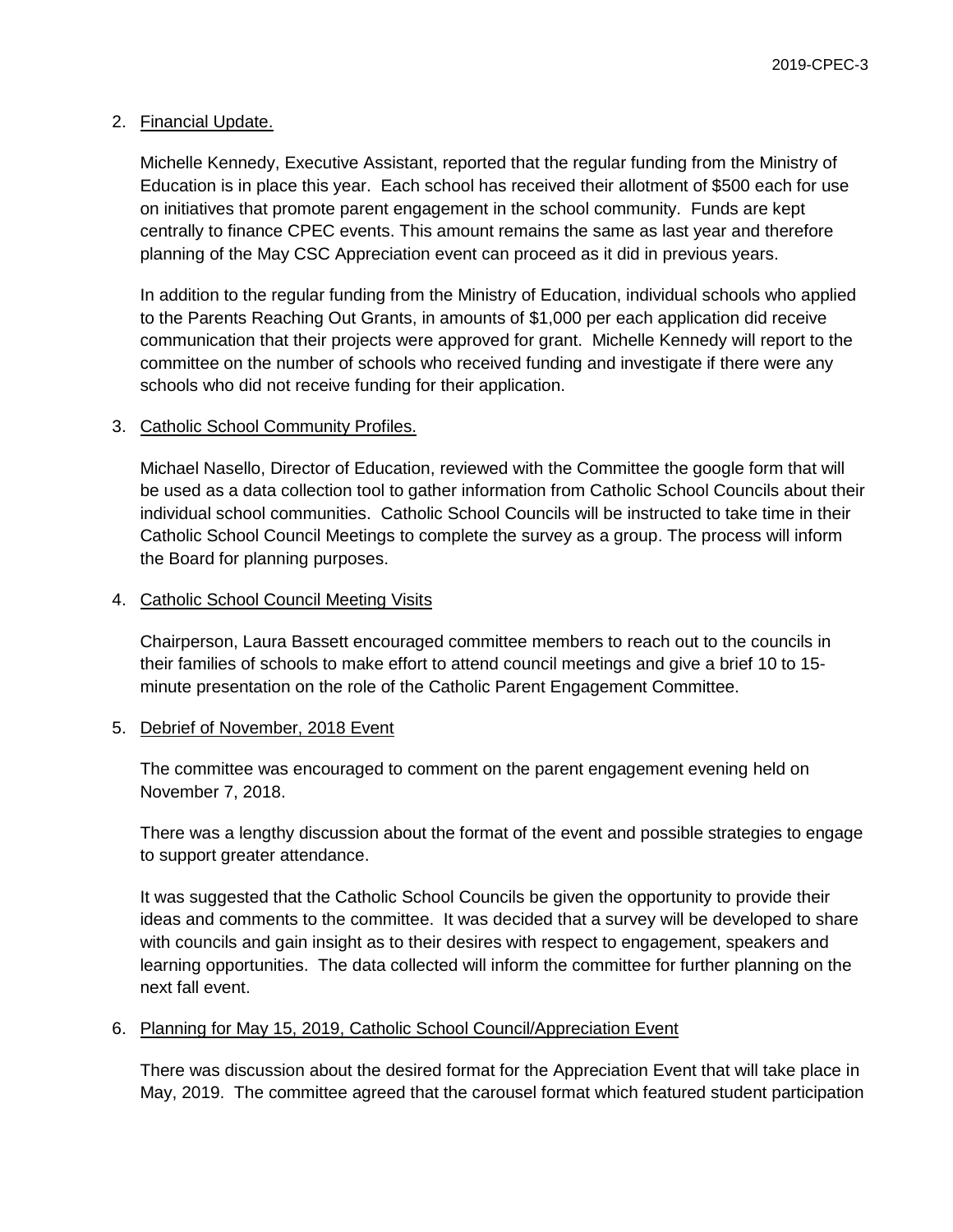was very well received and should be repeated this year. Student success stories from the trades, Specialist High Skills Major (SHSM) programs, OYAP or Coop programs at the secondary schools are topics that could work in this format. Further investigation will take place about the possibilities for presenters on this topic.

There was discussion about the possible location of the event. Michael Nasello will speak with secondary principals in Clarington to determine their ability to host and possibly provide the catering through the foods program at the school.

More information will be shared as it is investigated. More planning information will be shared by email with the committee members.

# **C. Information Items:**

# 1. Diocesan Event

Father Paul Massel reported that the Diocese will be hosting Bishop Gary Gordon from British Columbia. Bishop Gordon will be conducting a mission at St. Peter-in-Chains Cathedral from March 18-20, 2019.

# 2. OAPCE Membership

In the absence of Michelle Griepsma, Board Chairperson, this item was deferred to the Catholic Parent Engagement Committee Meeting scheduled for April 1, 2019.

# 3. Committee Member Updates.

Natalie Ingram – reported that Sacramental Preparation is underway – it is exciting to see the changes in the confirmation program (her son loves the book) with it being interactive. At St. Stephen, the work towards advocating for a crosswalk has been successful. They have attended council meetings and council is now investigating the best location for a crosswalk. At St. Francis of Assisi, family nights for swimming and use of the gym have been organized. They have had the Toronto Argos come to give anti-bullying presentations. They will be putting on a dance-a-thon with Hawaiian theme with MuchMusic.

Lisa Hiltz – reported that the parent council at Holy Cross has had positive turnout and parent participation this year. Holy Cross was successful to receive \$1,000 PRO grant this year which be used to educate parents and students on minimizing digital footprint. Their council has provided students travelling to Guatemala with hats and t-shirts from council funds. As well, they have provided the Eco club with refillable water bottles for students. At St. Patrick plans for the fun fair are underway. On Pancake Tuesday, Monsignor O'Donoghue will be treated to breakfast.

Christine Haffie – reported that they are planning a school dance-a-thon as well. They are looking into using the school cash online system for parents to make donation online.